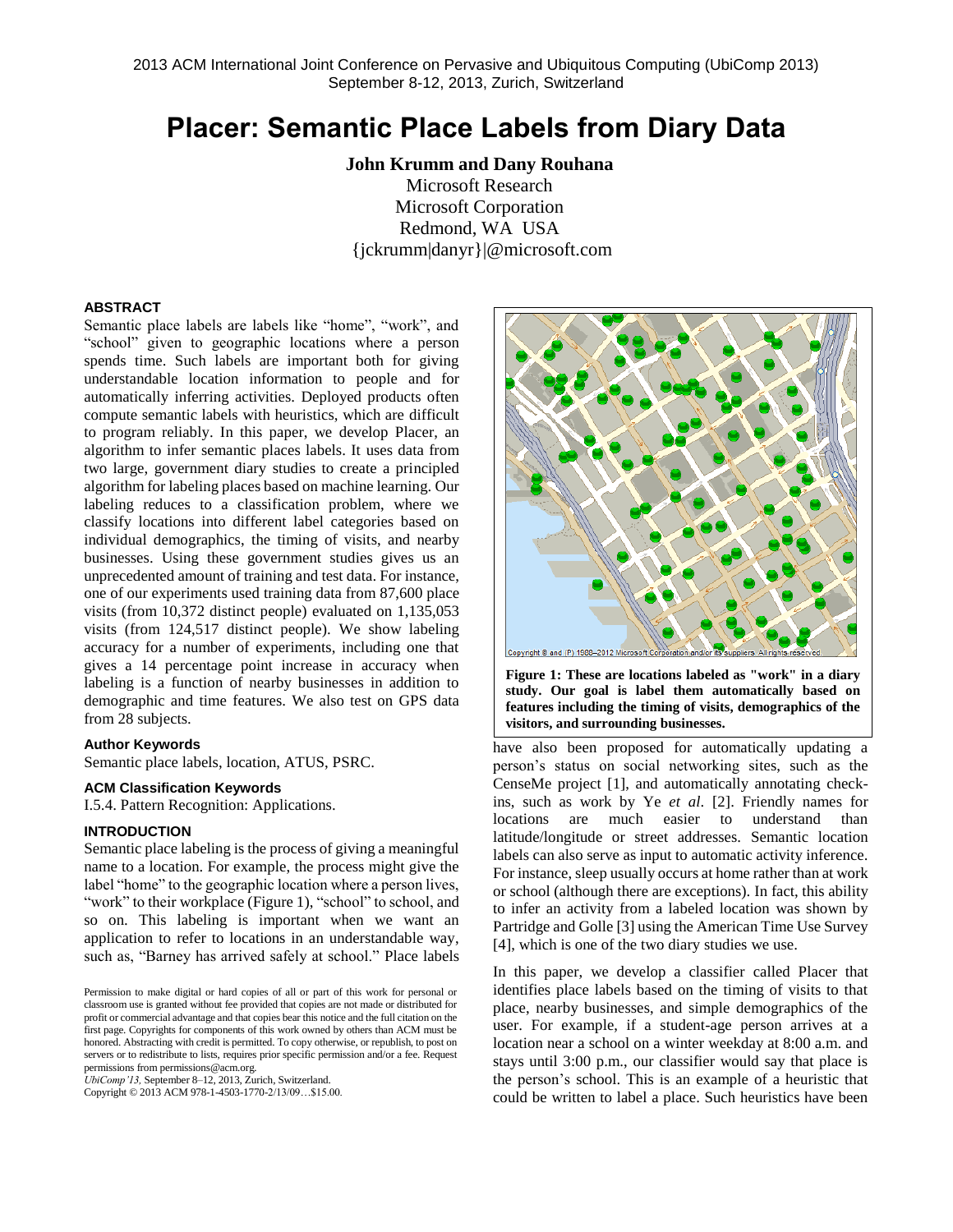tested in [\[5\]](#page-8-3) for identifying a person's home and work place. For instance, a person's home was identified as where they spent the most time during the hours of midnight to 6 a.m. It would be cumbersome and error-prone to write such heuristics that cover all possible cases and places. Instead, modern approaches, including ours and [\[5\]](#page-8-3), use machine learning to build a place classifier automatically.

Other approaches to place labeling include those that collect labels from other people. Loci [\[6\]](#page-8-4) gives users a suggested list of labels based on labels left by other users. Similarly, CenceMe [\[1\]](#page-7-0) automatically labels a user's place based on labels given to the place by friends. Our approach is different in that it attempts to automatically label places based on how an individual uses them and the surrounding businesses.

One of the feature types we use to infer a place label is nearby businesses and points of interest. Intuitively, a school at a place gives evidence that the place is either a person's school or workplace. Several researchers have shown how to characterize places by their nearby points of interest (POI) [\[7-9\]](#page-8-5). Our work goes a step beyond characterization and shows how to infer an actual label from the POI, as well as other features.

With straightforward machine learning, our Placer approach creates a mapping between features describing a visit to a place and the place's label. One of the earliest attempts to do this was the work by Liao *et al*. [\[10\]](#page-8-6), who used features including the timing of visits and the presence of bus stops, restaurants, and grocery stores. Their main innovation was a hierarchical conditional random field (CRF) that aided inference accuracy by exploiting the temporal sequence of place visits, *e.g.* "work" often follows "home". Their system was tested on GPS traces of four people. Chen *et al*. [\[11\]](#page-8-7) processed label sequences with a hidden Markov model rather than a CRF. Ye *et al*. [\[2\]](#page-8-0) derived eight place label categories from Whrrl, a location-based social network. They used a support vector machine on features such as check-in frequency and time of day to label over 53,000 places from almost 6000 users. Based on our literature search, this is the largest test of place labeling to date. Nokia's Mobile Data Challenge (MDC) attracted several algorithms for inferring semantic place labels (MDC Task 1) [\[12\]](#page-8-8). The MDC supplied data sensed from mobile phones (time, battery state, accelerometer, Bluetooth, WiFi, call log, SMS log, and selected user profile) for 79 users with an average of 5 labeled locations each. The published solutions, all of which used a machine learning approach, had classification accuracies between 65% and 75% [\[5,](#page-8-3) [13-15\]](#page-8-9) for the 10 types of places specified.

Our approach to semantic place labeling, called Placer, solves the labeling task as a classification problem, similar to the solutions above. We train and test our approach on two different diary survey conducted in the U.S. These large datasets, one of which includes latitude/longitude data, give us the opportunity to move beyond existing research in the following ways:

- Train/test on an order of magnitude more data than previously largest test.
- Include relatively low frequency visits to places such as banks, post offices, and churches.
- Include demographic features (age and gender) for the first time.
- Differential testing to assess the accuracy impact of including an extensive set of nearby business features.
- Testing across two different, large data sets to assess the impact of inevitable coding inconsistencies.
- Apply diary survey model to real GPS data.

We elaborate on these advantages subsequently, but next we describe the public datasets we used.

# **DIARY DATASETS**

We used two publicly available location diaries for our training and testing. In both, subjects were asked to keep track of where they went for one or two days. The two studies are the American Time Use Survey (ATUS) [\[4\]](#page-8-2) and the Puget Sound Regional Council Household Activity Survey (PSRC) [\[16\]](#page-8-10). These are both examples of diary surveys that exist in many countries. Partridge and Golle [\[3\]](#page-8-1) give a good overview of these types of surveys and introduce some uses of them for understanding people's activities and places.

### **American Time Use Survey**

The goal of ATUS [\[4\]](#page-8-2) is to understand how Americans spend their time in different activities. The survey is conducted by the U.S. Census Bureau. Survey subjects are randomly chosen, and they must be at least 15 years old. The survey is conducted entirely by telephone, and subjects are asked to recall their previous day's activities and trips. For our purposes, the important questions are about the subject's age, gender, and when and where they went. Each row in our ATUS database table corresponds to one visit to a place by one of the subjects, and each visit includes the visit's date, start time, duration, and place category. For each visit, the subject chose one of the place categories shown in the first column of [Table 1.](#page-2-0) We used ATUS data from 2003-2011, giving a total of 124,517 unique subjects who recorded 1,135,053 total visits, giving an average of 9.1 recorded visits per user. To the best of our knowledge, this is the largest dataset to be used for semantic place labeling to date, with the next largest being the 53,432 visits by 5892 subjects from the Whrrl data in [\[2\]](#page-8-0).

# **Puget Sound Regional Council Household Activity Survey**

The second diary study we used is the Puget Sound Regional Council (PSRC) Household Activity Survey [\[16\]](#page-8-10). The goal of this survey, conducted in 2006, was to discover travel trends for the U.S. Puget Sound region, which consists of four U.S. counties anchored by Seattle, Washington. The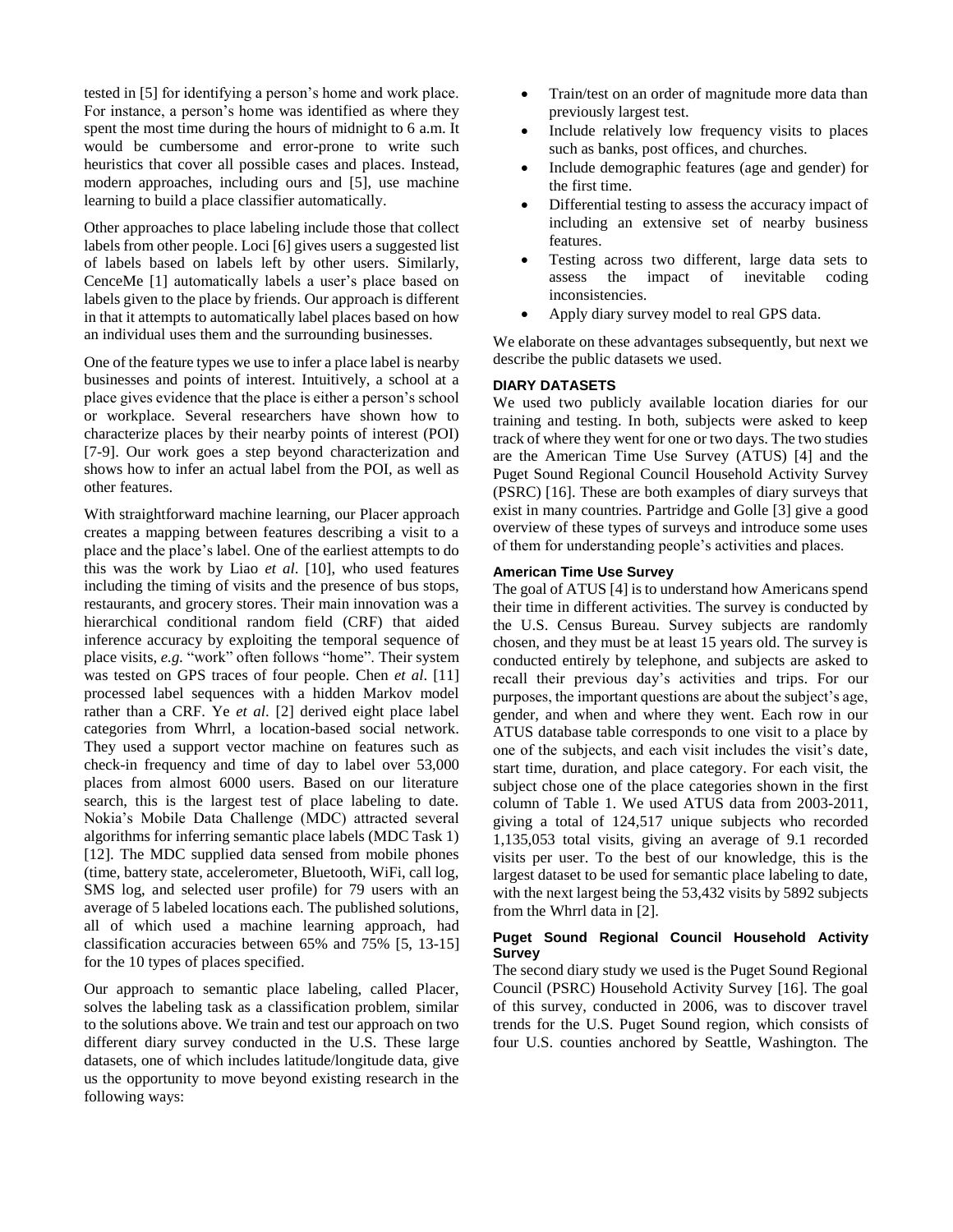| <b>ATUS Where</b>                     | <b>AUTS Where for Placer</b> | <b>Generic Where for Placer</b> |
|---------------------------------------|------------------------------|---------------------------------|
| Respondent's home or yard             | Home                         | Other                           |
| Respondent's workplace                | Work                         | Work                            |
| Someone else's home                   | Someone else's home          | Other                           |
| Restaurant or bar                     | <b>Restaurant or Bar</b>     | <b>Restaurant or Bar</b>        |
| Place of worship                      | Place of Worship             | Place of worship                |
| Grocery store                         | Store for Shopping           | Store for Shopping              |
| Other store/mall                      | Store for Shopping           | Store for Shopping              |
| School                                | School                       | School                          |
| Outdoors away from home               | Outdoors                     | Other                           |
| Library                               | Library                      | Other                           |
| Other place                           | Other                        | Other                           |
| Car, truck, or motorcycle (driver)    | Transportation               | Other                           |
| Car, truck, or motorcycle (passenger) | Transportation               | Other                           |
| Walking                               | Transportation               | Other                           |
| <b>Bus</b>                            | Transportation               | Other                           |
| Subway/train                          | Transportation               | Other                           |
| Bicycle                               | Transportation               | Other                           |
| Boat/ferry                            | Transportation               | Other                           |
| Taxi/limousine service                | Transportation               | Other                           |
| Airplane                              | Transportation               | Other                           |
| Other mode of transportation          | Transportation               | Other                           |
| Bank                                  | Bank                         | Other                           |
| Gym/health club                       | Gvm                          | Other                           |
| Post Office                           | Post Office                  | Other                           |
| Unspecified place                     | <b>IGNORFD</b>               | <b>IGNORFD</b>                  |
| Unspecified mode of transportation    | Transportation               | Other                           |

<span id="page-2-0"></span>**Table 1: These are the place categories from ATUS and the translations we made for Placer.**

subjects of this survey filled out a travel diary, giving details of their trips for two consecutive days. For each trip, the subjects indicated the purpose of the trip from the list of choices shown in [Table 2.](#page-2-1) From the trip data, we could easily derive each visit's date, start time, and duration, as in the ATUS data. The PSRC survey also came with the age and gender of each subject, matching the demographic data available from ATUS. By signing a confidentiality agreement with PSRC, we were also able to obtain extra data giving the geographic coordinates of each subject's visits. We explain later how we used this coordinate data to create a more accurate inference model of semantic place labels.

We used PSRC data on 87,600 trips taken by 10,372 different people. This PSRC survey was budgeted for one million U.S. dollars, which is more than any research institution would likely spend on the problem of semantic place labeling. Thus we are fortunate that this data is freely available and can be used for purposes beyond its original intention. In the next section we explain how we used both the ATUS and PSRC data to infer place labels with machine learning.

### **MACHINE LEARNING FOR SEMANTIC PLACE LABELING**

Our goal is to compute a semantic place label from data on visits to the place. We might reasonably assume that visits to a school have different patterns than visits to a restaurant, especially temporally. In our baseline approach to this task, we use demographic (age and gender) features and temporal features of the visit to infer a place label. Specifically, from both ATUS and PSRC, our baseline features for each visit are the following, all scalars:

- Age of subject in integer years
- Gender of subject
- Arrival day of week
- Arrival time of day
- Visit midpoint time of day

| <b>PSRC Activities</b>      | <b>PSRC Where for Placer</b> | <b>Generic Where for Placer</b> |
|-----------------------------|------------------------------|---------------------------------|
| Home - Paid Work            | Work                         | Work                            |
| Home - Other                | Home                         | Home                            |
| Work                        | Work                         | Work                            |
| <b>Attend Childcare</b>     | School                       | School                          |
| <b>Attend School</b>        | School                       | School                          |
| <b>Attend College</b>       | School                       | School                          |
| Eat Out                     | <b>Restaurant or Bar</b>     | <b>Restaurant or Bar</b>        |
| <b>Personal Business</b>    | <b>Personal Business</b>     | Other                           |
| <b>Everyday Shopping</b>    | Store for Shopping           | Store for Shopping              |
| Major Shopping              | <b>Store for Shopping</b>    | Store for Shopping              |
| Religious/Community         | Religious/Community          | Place of Worship                |
| Social                      | Social                       | Other                           |
| Recreation - Participate    | Recreation                   | Other                           |
| Recreation - Watch          | Recreation                   | Other                           |
| Accompany Another Person    | Accompany Another Person     | Other                           |
| Pick-Up/Drop-Off Passsenger | Pick-Up/Drop-Off Passsenger  | Other                           |
| <b>Turn Around</b>          | <b>Turn Around</b>           | Other                           |

<span id="page-2-1"></span>**Table 2: These are the place categories from PSRC and the translations we made for Placer, analogous to the ATUS place categories in [Table 1.](#page-2-0)**

- Departure time of day
- Duration of visit
- Holiday (binary)
- Season of year  $(0,1,2,3)$

Some of the nine baseline features are redundant in that they can be computed from each other. This was intentional to make machine learning easier. Each feature vector came with a ground truth semantic place label from either ATUS or PSRC.

The mapping between the feature vector and place label is computed with a learned multiclass classifier in the form of a forest of boosted decision trees [\[17\]](#page-8-11). This learning process begins with learning a conventional decision tree. Using the classification results from this tree, a second tree is learned with increased importance given to the training samples that were misclassified by the first tree. More trees are added in this way to create the forest. Given a feature vector, the forest gives a probability for each class, and we take the highest probability class as the inference.

For our particular learner, the parameters were:

- Maximum branching factor: 20
- Minimum instances per leaf: 10
- Learning rate: 0.2
- Number of trees: 100

We felt some of the labels given by ATUS and PSRC were unnecessarily precise for many applications, such as PSRC's separate labels "Everyday shopping" and "Major shopping". We combined these into one label category called "Store for Shopping". Similarly, we combined ATUS's 11 different transportation labels into one "Transportation" category. We also ignored all ATUS records labeled with "Unspecified place". These changes are highlighted in the second columns o[f Table 1](#page-2-0) (ATUS) an[d Table 2](#page-2-1) (PSRC). With these changes, we had 14 different place labels for ATUS and 13 for PSRC.

# **ATUS Place Label Inferences**

We tested our inferences on the ATUS data using 10-fold cross validation. The results, given as a confusion matrix, are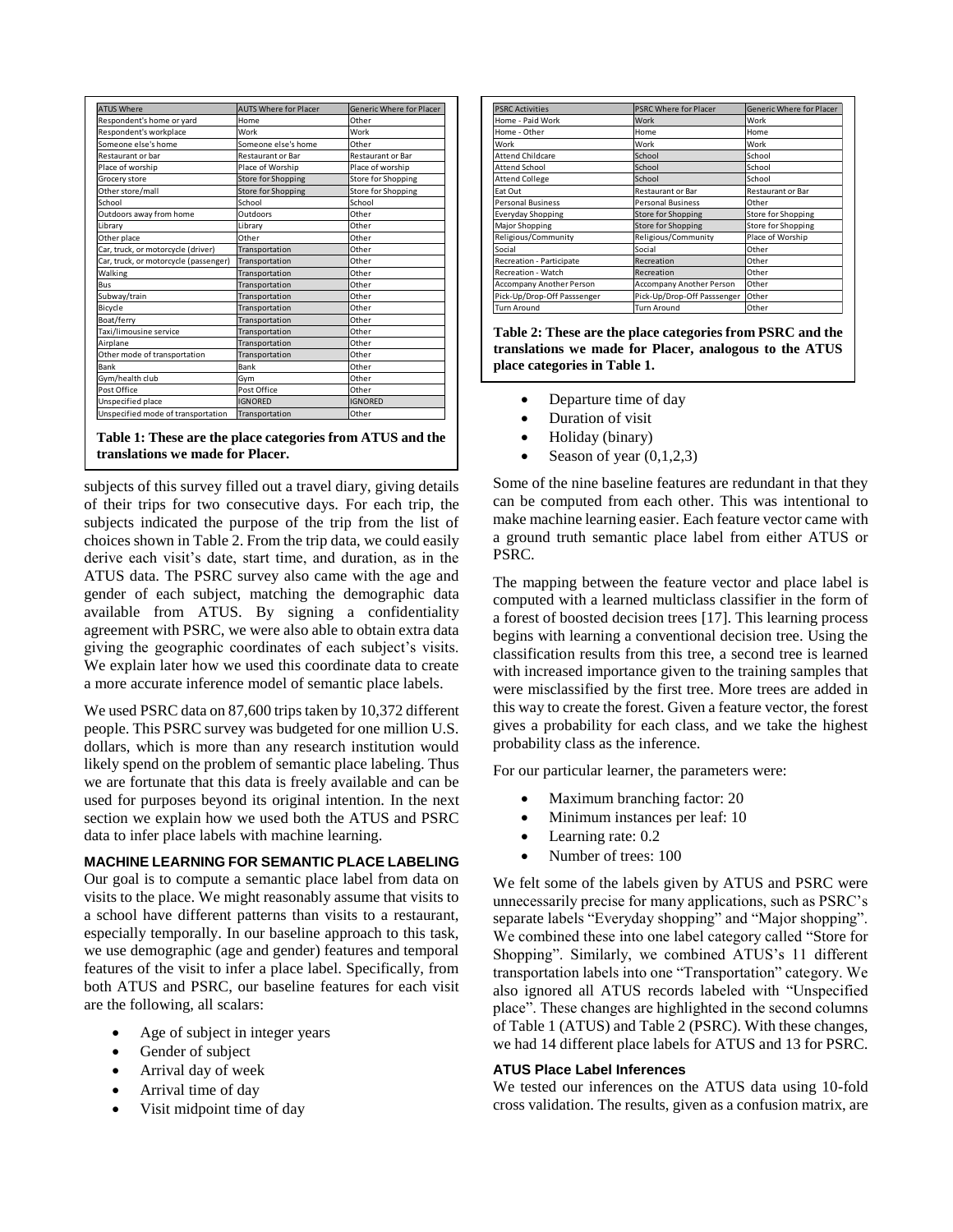

<span id="page-3-0"></span>shown in [Table 3.](#page-3-0) Here we see that "Home" and "Work" stand out as the most accurate inferences. "Other's Home" has fair accuracy at 0.68, while all other places are mistaken for the wrong place over half the time. But, since people spend much time at home and work, the overall accuracy for ATUS is 0.73. We computed this accuracy number by simply dividing the number of correct classifications by the total number of classification attempts, so it naturally accounts for the fact that there are many more visits to home and work than to other places.

### **PSRC Place Label Inferences**

The PSRC data has a different set of place labels, so we cannot compare it directly with the ATUS data. The other major difference between the ATUS data and the PSRC data is that the PSRC data comes with geographic coordinates giving the location of each visit. This gave us the opportunity to add classification features pertaining to the characteristics of the actual place, in addition to the demographic and temporal features that we used for the ATUS data.

We used data from a local search engine to find businesses and points of interest (POI) near every visit in the PSRC data. Our intuition was that geographic features like this would help distinguish place types. For instance, the presence of a school is indicative of the place type. Instead of specific businesses (*e.g.* Starbucks) and POI (*e.g.* Benjamin Rush Elementary School), we instead looked at 15 types of geographic entities:

- Arts & Entertainment
- Automotive & Vehicles
- Business to Business
- Computers & Technology
- Education
- Food & Dining
- Government & Community
- Health & Beauty
- Home & Family
- Legal & Finance
- Professionals & Services
- Real Estate & Construction
- Shopping
- Sports & Recreation
- Travel

For each of these 15 types, we created 4 different features for classification:

- Count of each type with 50 meters
- Count of each type within 100 meters
- Count of each type within 200 meters

 Distance to nearest instance of each type

This created 60 additional features for classification to supplement the 9 baseline features we used for the ATUS data. We used the same machine learning model and parameters as for the ATUS data.

The results are shown in [Table 4](#page-3-1) as a confusion matrix. The overall accuracy is 0.74, which is essentially the same as the overall accuracy for the ATUS result. While both ATUS and PSRC do fairly well on "Home", "Work", and "School", the confusion matrix shows that PSRC is also doing fairly well on less frequently visited locations such as "Personal Business", "Shopping", and "Religious/Community".

We suspect this improved performance is due to the extra geographic features that PSRC lets us use. We tested this by rerunning our test on the PSRC data without the geographic features, using just the nine baseline demographic and temporal features we used for the ATUS data. Without the



<span id="page-3-1"></span>**Table 4: This is the confusion matrix from a 10-fold cross validation with the PSRC data that includes business features. The overall accuracy was 0.74. "Home", "Work", and "School" stand out as the easiest-to-label places.**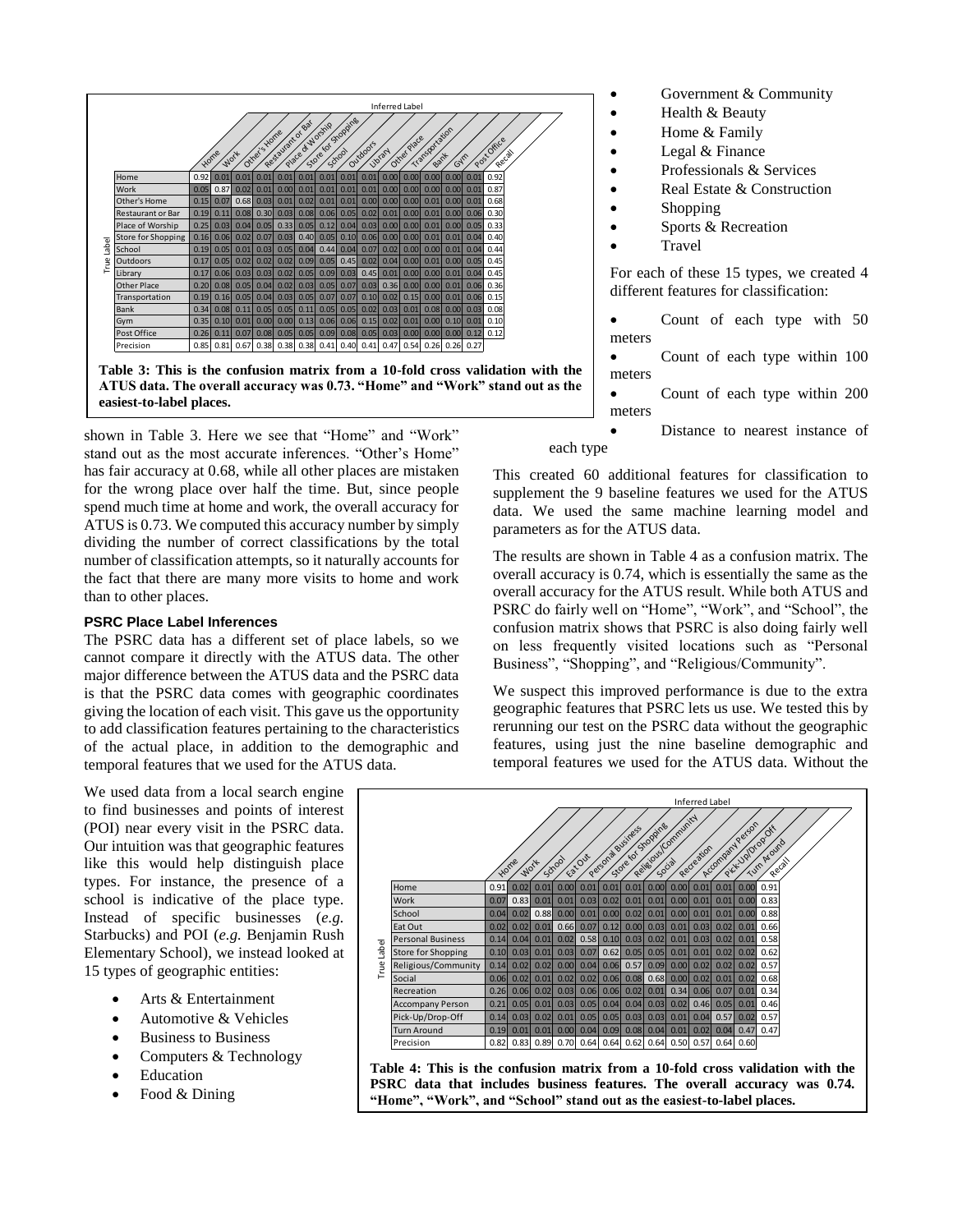

<span id="page-4-0"></span>geographic features, the overall PSRC accuracy was 0.60, meaning that geographic features improved accuracy by 14 percentage points. The F-Measures for each place category are shown i[n Figure 2.](#page-4-0) (The F-Measure is the harmonic mean of precision and recall.) The addition of geographic features substantially improves the F-Measure for every place category except "Eat Out", where it has essentially no effect.

While the geographic features may seem like a simple solution to labeling places like schools, stores, and restaurants, these places may instead be labeled by some users as a workplace, which can be distinguished by the baseline features pertaining to demographics and timing.

### **ATUS and PSRC on Common Place Categories**

It is instructive to train a model based on the ATUS data and test on the PSRC data, and vice-versa. This helps reveal the effects of the inevitable coding inconsistencies between the two surveys. We know, for instance, that subjects in the ATUS survey filled their diaries from memory over the phone the day after their survey day, while PSRC subjects had a diary form to fill out themselves at any point during or after the survey. Such a cross test also gives us an idea of how effective it would be to use a learned ATUS or PSRC model on sensed location data, since diary data is likely cleaner than sensed data.

We can test across ATUS and PSRC if we match both their feature types and their place categories. Matching their feature types is easy, because we can just use the nine baseline demographic and temporal features that both surveys support. We cannot use geographic features, because ATUS does not come with coordinate data.

Matching place categories is slightly more complicated. We are forced to find commonalities between the two surveys' categories based on the category names. We can confidently match ATUS's "Respondent's home or yard" to PSRC's "Home – other" category. Other categories are just as clear, but there are exceptions. We took a fairly conservative approach: instead of guessing on ambiguous matches, we grouped uncertain matchesinto an "Other" category. Perhaps

the most questionable match we made was ATUS's "Place of worship" to PSRC's "Religious/community". The matches we chose are shown in the third columns of [Table 1](#page-2-0) (ATUS) and [Table 2](#page-2-1) (PSRC).

With matches between features and place categories, we can test and train on ATUS and PSRC[. Figure 3](#page-4-1) shows the results for the common place categories in terms of the F-measure as well as overall accuracy. Note that these tests are different than those in the previous sections, because here we used the common set of place categories instead of those that are specific to ATUS or PSRC.

For comparison, the first three tests show ATUS and PSRC trained and tested on themselves, not mixed with each other, with 10-fold cross validation. There are two versions of the purely PSRC test: one using just the nine demographic and temporal features and one using those plus the business features. In terms of overall accuracy between these three, the pure ATUS test has the best result, with PSRC with business features close behind. PSRC without business features lags behind these three non-mixed results in terms of overall accuracy, although it trades places with the others in terms of F-measures on the place categories. Looking at the categories, we see that PSRC with business features is most often the winner, supporting our earlier finding that geographic features are important. These features appear especially helpful on the less frequent categories of "Eat Out", "Religious/Community" and "Shopping".

The right-most columns of each cluster in [Figure 3](#page-4-1) show the results of training on ATUS and testing on PSRC, and viceversa. This gives our most data-intensive tests, with 1,135,053 ATUS visits and 87,600 PSRC visits. We see that these cross tests often give worse results than the pure tests, possibly because of inconsistent coding between the two surveys. The category of "Religious/Community" has low Fmeasures for both mixed tests. This may be because ATUS's "Place of Worship" category is possibly quite different from PSRC's "Religious/Community" category. Regional differences may also play a role, as the PSRC data comes from one relatively small part of the U.S.



<span id="page-4-1"></span>**within and between ATUS and PSRC.**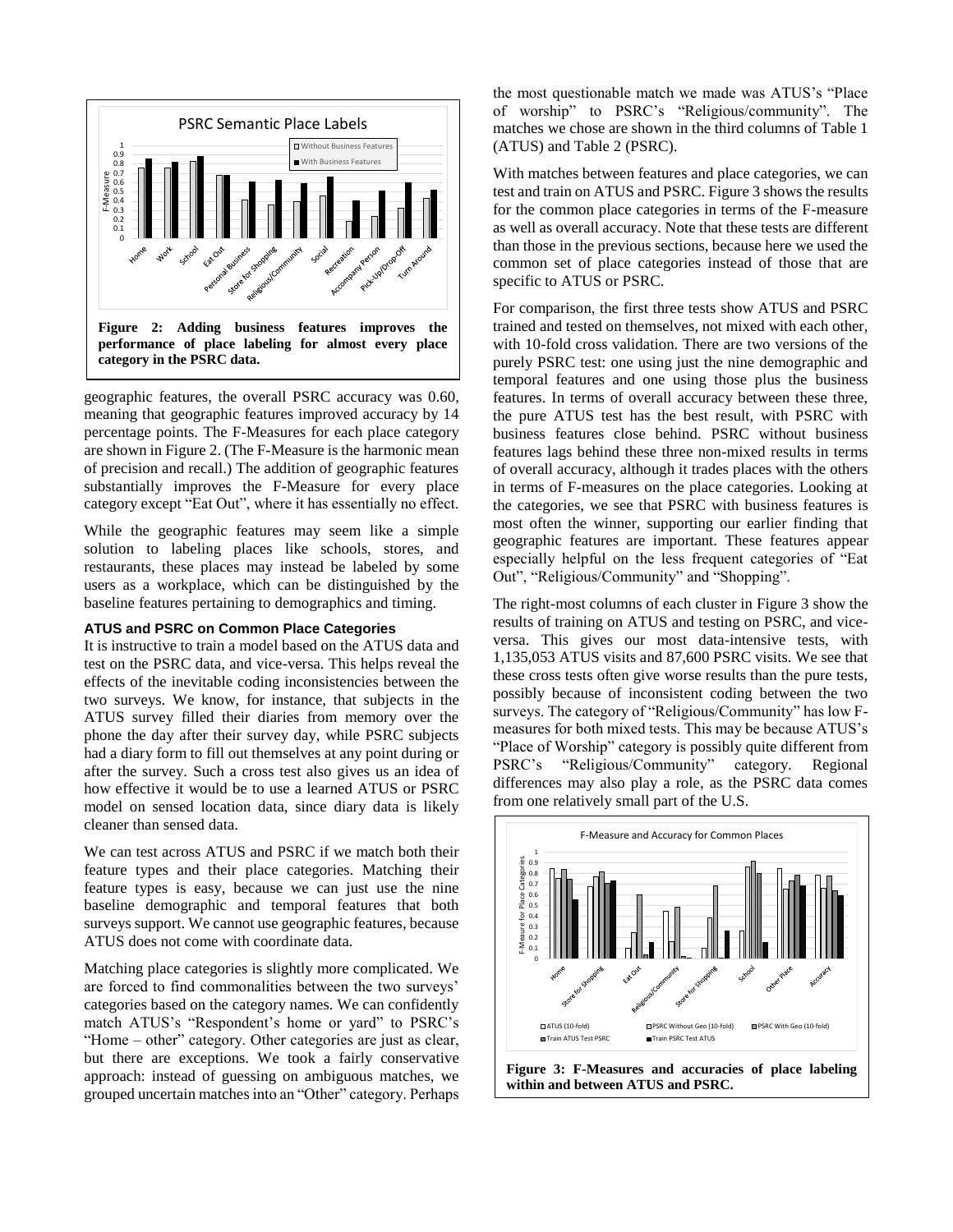### **TEST ON GPS DATA**

Thus far we have tested Placer on ATUS and PSRC data. In this section we use our PSRC model to label home and work locations from GPS data of real users.

We began by logging GPS data from 28 volunteers (7 female) at our institution. Each subject borrowed a RoyalTek RBT-2300 GPS logger and placed it in their main vehicle, powered by the cigarette lighter. Most of the subjects were compensated with a US\$ 30 cafeteria card, although a few agreed to participate without compensation. Our goal was to collect at least six weeks of data from each subject. In the end, we obtained data for an average of 47.6 days, varying from 27 to 60 days.

The loggers were set to record a time-stamped latitude/longitude pair every 10 seconds. Since the logger was powered by the vehicle's cigarette lighter, some loggers turned off when the vehicle was turned off, while others logged continuously.

### **Point Clustering**

We performed simple processing to extract the locations of visits. This is a well-studied problem in the mobile computing research literature, including work by Marmasse and Schmandt [\[18\]](#page-8-12), Ashbrook and Starner [\[19\]](#page-8-13), and Kang *et al.* [\[20\]](#page-8-14), Hightower *et al.* [\[21\]](#page-8-15), and Caoy *et al*. [\[22\]](#page-8-16). We adopt a simple agglomerative clustering technique that starts by treating each individual GPS point as its own cluster. It then creates a new cluster by merging the two geographically nearest clusters into a new cluster and deleting the two constituent clusters. Merging continues like this until all the clusters are at least 100 meters apart.

Although we value the simplicity of this technique, we were forced to modify it in two ways. One modification was to account for the warm-up time for GPS. If the GPS logger turned off with the cigarette lighter, then it could take up to a minute to start logging on the next trip as the vehicle drives away from its last visit. Even if the GPS stays on, there can be a similar delay if the vehicle is parked where it loses its view of the GPS satellites, such as a parking garage. To account for these situations, we artificially repeated the most recent latitude/longitude point after each gap in logging that exceeded the sampling time of 10 seconds. This had the effect of inserting a GPS point close to the time and place of a departure after being parked.

The other modification was designed to ignore GPS points where the vehicle was moving. This helped avoid small clusters on the roads and greatly decreased the processing time required for clustering. Our tactic was to take only pairs of GPS points that likely came from a stationary GPS logger. Intuitively, we know that points measured from the same location are likely to be closer together than points measured from different locations. Our aim was to find a principled way to detect such pairs of temporally adjacent points measured from the same location. They key was to find a distance threshold: only pairs of points whose distance between is less than this threshold would be retained as likely coming from a non-moving logger.

To identify such points, we modeled GPS noise as a twodimensional Gaussian, which has precedent in the GPS community [\[23\]](#page-8-17). We estimated the standard deviation of the error in our GPS loggers at approximately  $\sigma = 4$  meters. Because of this error, multiple measurements from a nonmoving logger change from one sample to the next. We can model the the distance between two points measured from the same location. The probability distribution of the distance between two samples taken from a normal distribution is called the normal difference distribution. For one-dimensional Gaussians, this distribution has a closed form [\[24\]](#page-8-18). Shaikh and Kitagawa [\[25\]](#page-8-19) give a formula for the cumulative probability distribution of the distance between two, two-dimensional points  $a$  and  $b$  with different Gaussian distributions:

$$
\boldsymbol{a} \sim N\left(\boldsymbol{\mu}_a, \begin{bmatrix} \sigma_{a,x} & 0 \\ 0 & \sigma_{a,y} \end{bmatrix}\right) \quad \boldsymbol{b} \sim N\left(\boldsymbol{\mu}_b, \begin{bmatrix} \sigma_{b,x} & 0 \\ 0 & \sigma_{b,y} \end{bmatrix}\right)
$$

The cumulative probability distribution of the distance between these two random points is:

$$
P(|\boldsymbol{a}-\boldsymbol{b}| < d)
$$
  
=  $c \int_{0}^{d} \int_{0}^{2\pi} \exp \left\{-\left(\frac{(r\cos\theta-\alpha_{x})^{2}}{2(\sigma_{a,x}^{2}+\sigma_{b,x}^{2})}+\frac{(r\sin\theta-\alpha_{y})^{2}}{2(\sigma_{a,y}^{2}+\sigma_{b,y}^{2})}\right)\right\} r dr d\theta$ 

where

$$
c = \frac{1}{2\pi \sqrt{(\sigma_{a,x}^2 + \sigma_{b,x}^2)(\sigma_{a,y}^2 + \sigma_{b,y}^2)}}
$$
  
\n
$$
\alpha_x = \mu_{a,x} - \mu_{b,x}
$$
  
\n
$$
\alpha_y = \mu_{a,y} - \mu_{b,y}
$$

While we do not know of a closed form solution for this integral, we can fortunately simplify it. Since we are modeling a stationary GPS logger, we have  $\mu_a = \mu_b$ . And since the logger's noise characteristics are isotropic and do not change between sample points **a** and **b**, we have  $\sigma_{a,x}$  =  $\sigma_{a,v} = \sigma_{b,x} = \sigma_{b,v} = \sigma$ . With these simplifications, we get

$$
P(|\boldsymbol{a}-\boldsymbol{b}|
$$

This equation gives the probability that the distance between two sampled points from a stationary GPS logger will be less than  $d$ . As shown in [Figure 4,](#page-6-0) when we set this probability to a high value, say 0.95, then  $d = 13.85$  meters when  $\sigma =$ 4. Thus, with 95% probability, any pair of points measured from the same location will be within 13.85 meters of each other. Stated differently, taking all temporally adjacent pairs of points that are less than 13.85 meters apart will theoretically give a recall rate of 0.95 when we are looking for points from a non-moving logger. We use this in our clustering by filtering out temporally adjacent points whose distance apart is greater than this threshold. We note that a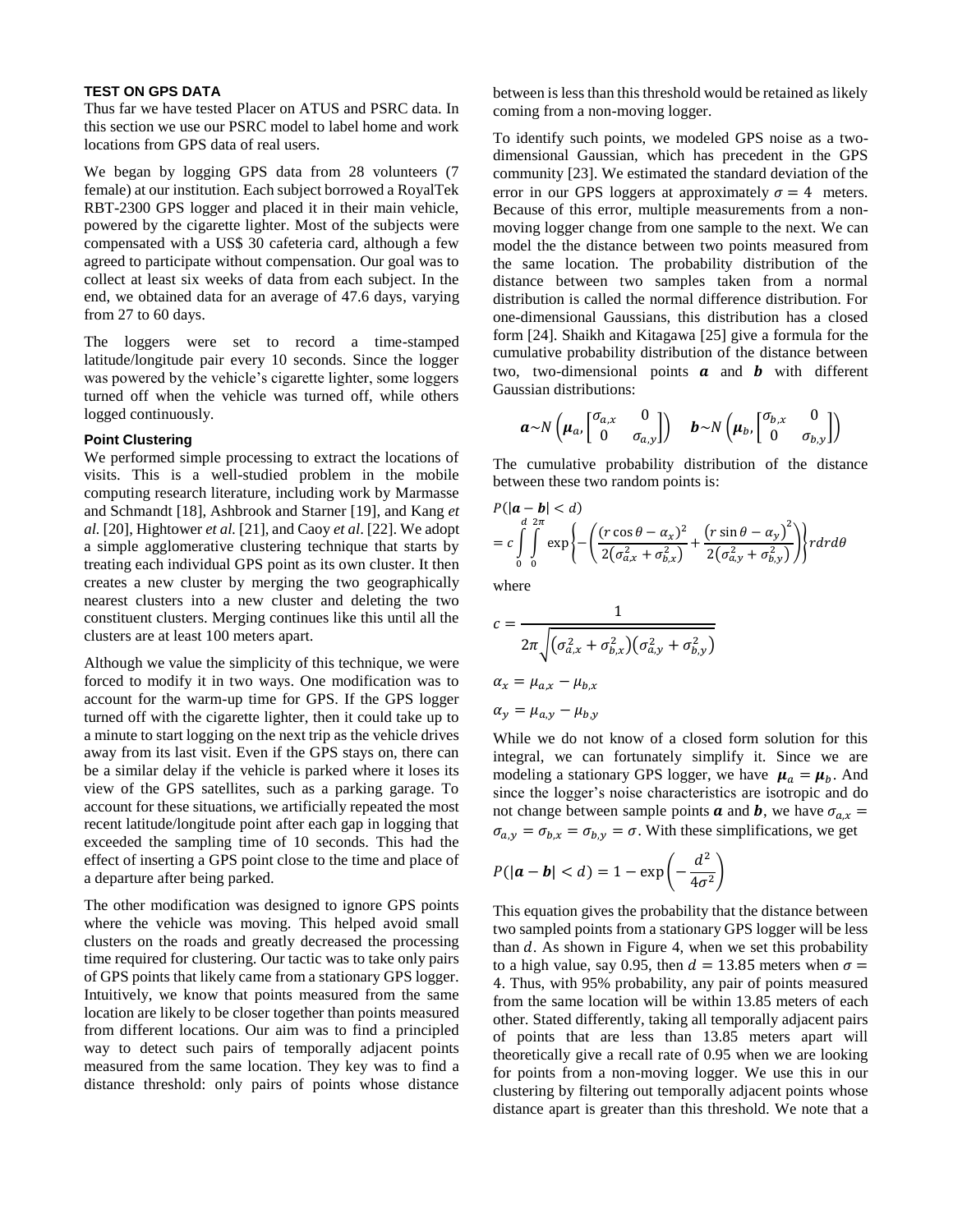

<span id="page-6-0"></span>**the distance between two GPS measurements from the same location. There is a 95% chance the two points will be within 13.85 meters of each other.**

vehicle moving at 10 miles per hour, sampled at our 10 second interval, would move about 45 meters between points, so even a slow-moving vehicle will produce interpoint distances greater than our threshold.

With these two changes (artificially adding departure points and filtering out moving points), we apply the regular agglomerative clustering described above. For purposes of our user study, we retained the top 30 clusters we found when sorted by time spent in each cluster.

### **Ground Truth Labels and Results**

With each subject's clusters computed, we returned to them with an interactive map program for labeling their home and work clusters, show in [Figure 5.](#page-6-1) Based on this labeling from our subjects, we verified that our clustering program found clusters representing all the subjects' homes and main work locations.

To test Placer, we used each subject's GPS data to compute a feature vector for each visit to each cluster. We set the visit arrival time at each cluster as the point when we first saw a GPS point within 200 meters of the cluster center, and the departure time as when the logger was subsequently 200



<span id="page-6-1"></span>**Figure 5: This is a screenshot of the program our subjects** | (18%). **used to label their clusters with "home" and "work".**

meters away. Each home and work cluster had multiple visits. The feature vector for each visit comprised the same 69 features that we used for our PSRC test above: temporal, demographic, and nearby businesses. We trained a decision tree on all the PSRC data using the same learning parameters as previously. The classifications resulted in potentially multiple inferred labels for each cluster, one for each visit. We declared the label correct if the majority of the inferred labels matched the actual label.

We were able to correctly label the home locations of all 28 subjects. We correctly labeled at least one work cluster of 18 of the 28 subjects (64%). The accuracy for labeling work is lower than we would have expected for the PSRC model. We attribute this to two factors. One is that a few of our subjects split their time between multiple workplaces on the campus of our institution, often within the same day, which split their visits unnaturally. The other factor is that our compensation for GPS warm-up is inadequate. Most of our participants park their vehicles in a parking garage while at work, leading to the warm-up problem. This is in contrast to their homes, where it is generally easier to get GPS data while parked. This is reflected in the fact that we found homes more successfully than workplaces. We were gratified, however, that we could train a classifier from relatively clean diary data and successfully test on GPS visit data taken under very different circumstances.

# **THE PROMISE OF SEQUENCES**

It is natural to assume that people follow certain sequences of visits rather than picking their next location completely at random. For instance, we might expect most people go directly home after work. If this bias is true, then it can be exploited to help label a sequence of visits.

This idea was explored with data from four users with a conditional random field algorithm in [\[10\]](#page-8-6) and from one user (apparently) using a hidden Markov model in [\[11\]](#page-8-7). With a large amount of data available from diary studies, we were curious to see if sequence analysis would be useful for a much larger sample of subjects.

We explored this by creating a simple first-order Markov model for place visits from our ATUS data. Specifically, we looked at 14 different ATUS place types. For each, we tracked the next places visited, giving an estimate of the Markov probability of next visiting a certain place category given the current place category. We ignored all of ATUS's transportation categories, because we found that transportation usually intervenes between actual place visits, making it uninteresting to consider. The Markov probabilities are show in [Table 5.](#page-7-1)

An interesting aspect of this table is a destination of "home" dominates every other place category no matter where someone is currently visiting, other than already being home. For someone already at home, the two most popular places to go are "Store for Shopping" (21%) and "Other's Home"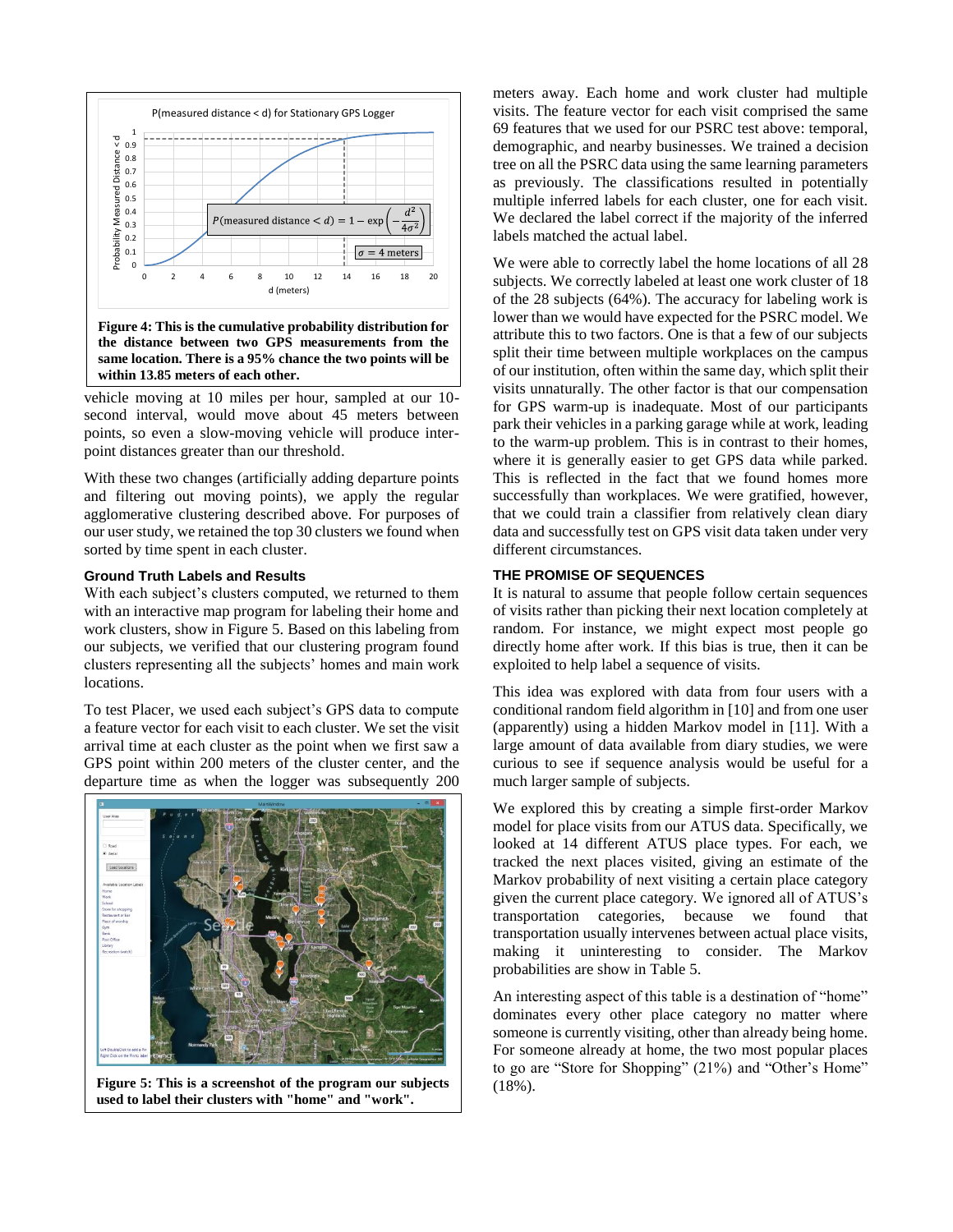To get an idea of the usefulness of sequence analysis, we can imagine that we somehow know a person's current place category. Our task is to label the next place they go. Using the maximum probabilities in each row of the Markov probabilities i[n Table 5,](#page-7-1) we would always label the next place as "Home", unless the current place was "Home", and then we would label the next place as "Store for Shopping". If we did this on the original ATUS data, we would correctly label the next place 43% of the time. This shows that there is worthwhile potential in considering the sequence of visits.



<span id="page-7-1"></span>**Table 5: These are the computed Markov probabilities giving the probability of visiting a given place category after visiting another place category.**

### **SUMMARY AND DISCUSSION**

We have presented Placer, a technique for inferring semantic place labels, trained on data from two large diary surveys, ATUS and PSRC. We showed how both diary studies gave classification accuracies of around 0.73. With the PSRC data, we showed that omitting geographic features reduced the accuracy by about 14 percentage points. We showed how geographic features help label less frequently visited places such as "Eat Out", "Religious/Community" and "Shopping". We also tested our technique on GPS data from 28 subjects, successfully labeling all their home locations and 64% of their work locations. Our GPS clustering introduced a new technique for detecting places where the GPS logger was not moving.

The problem of labeling locations comes in multiple types. In our work with diary surveys, our goal was to correctly label each visit. This might be useful for a mobile application that needs to infer that a person is visiting a restaurant or movie theater, possibly for the first time, so it can take appropriate action. Our GPS study was slightly different in that we used the inferred labels on visits to label locations as either home or work. Once these familiar places are labeled, then there is no need for making sophisticated inferences, because geographic proximity to the labeled location is enough.

One limitation of using diary surveys to label places is that we are constrained by the survey's taxonomy of places. We

may want places that were not included in the surveys, like camp ground, cemetery, or park. The surveys also necessarily aggregate different places that we may want to distinguish. For instance, PSRC's "Recreation – Watch" category could include movie theaters, sports stadiums, and opera houses.

The taxonomy of the survey may also be mismatched with our geographic business categories. For simplicity, we chose to use 15 high-level categories that covered all the businesses

> in our database. However, there are likely more targeted subsets of businesses that are especially useful for inferring certain place types. For instance, the place type "Restaurant or bar" is probably a strong function of the presence of a restaurant or bar, not just our "Food & Dining" category that also includes grocery stores.

> There is also a problem of unifying taxonomies between multiple diary surveys. We did this in a simple way, but there may be more sophisticated approaches based on looking at the actual visit data.

> The same place should sometimes be labeled differently for different people. For instance, a school could be someone's

school or someone's workplace. Placer does this by examining an individual's demographics and visits to each place, allowing the same place to have different labels for different people. More subtlety, the same place may have different roles depending on the time of day. While we did not explore this, the PSRC data does make this distinction explicitly in one case by including labels "Home – Paid Work" and "Home – Other". This is an interesting direction for future work as it suggests we want to infer activities as well as place labels. The ATUS data supports this by including both a place label and an activity for each visit. Partridge and Golle [\[3\]](#page-8-1) used the ATUS data to explore this connection, and it would be interesting to go further and label geographic places with activities.

Other promising future work should include an examination of the necessary intensity of location sampling. We sampled GPS at a 10-second interval. For battery efficiency, a longer interval may be sufficient, or an adaptive interval, or more efficient but less accurate measurements from WiFi.

Finally, it would be instructive to explore the advantages of analyzing sequences of place labels. As we showed, there is strong structure in the Markov probabilities.

### **REFERENCES**

<span id="page-7-0"></span>1. Miluzzo, E., et al., *CenceMe - Injecting Sensing Presence into Social Networking Applications* in *2nd European Conference on Smart Sensing and Context (EuroSSC 2007)*2007, Springer-Verlag. p. 1-28.